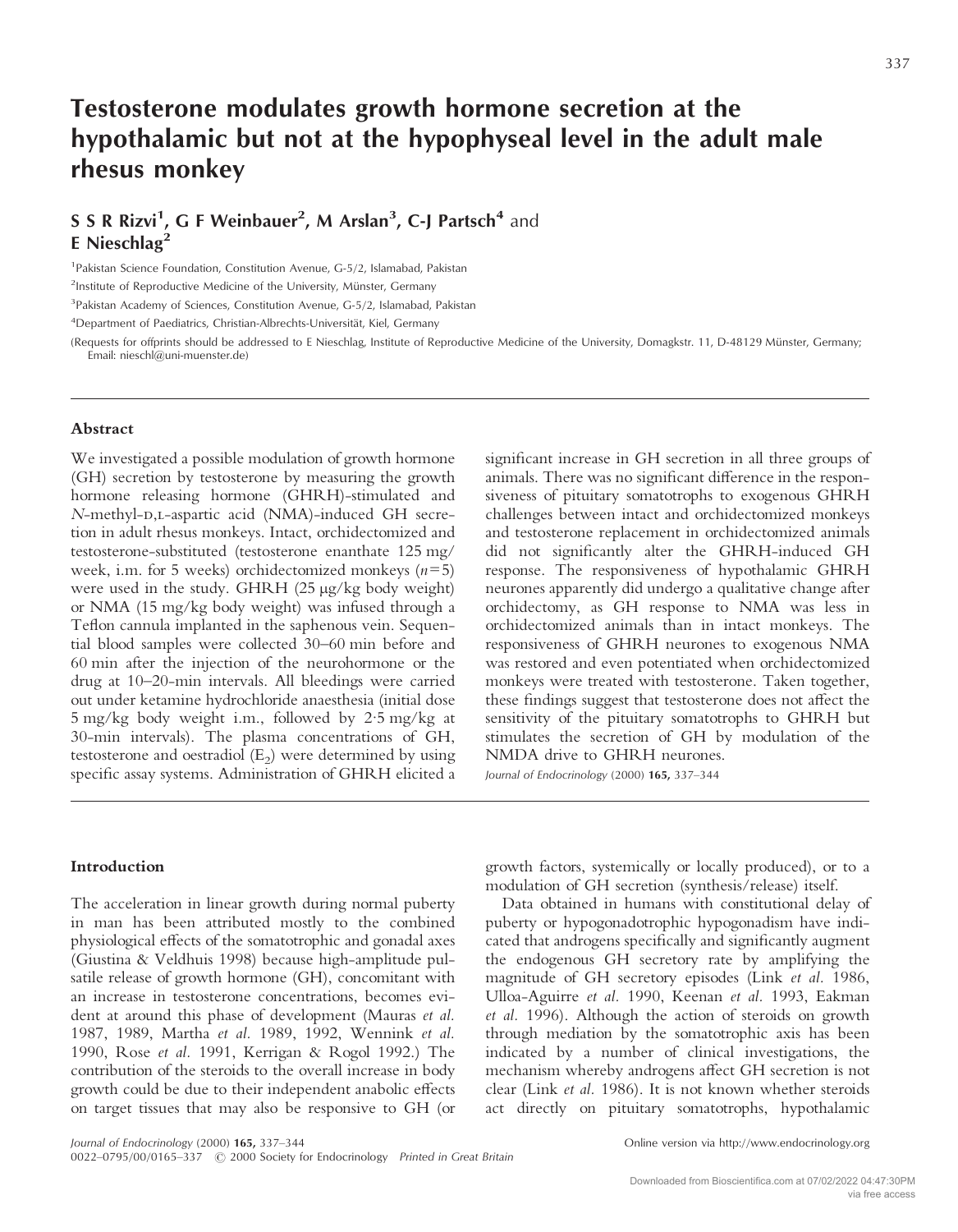growth hormone releasing hormone (GHRH) neurones or both to modify GH secretion. Thus androgens may increase the responsiveness of somatotrophs to GHRH (Hassan *et al.* 1992) or induce enhanced GHRH secretion by the hypothalamic neurones (Lima *et al.* 1989).

Although evidence mainly derived from studies on the human and the rat indicates that endogenous and exogenous sex steroids modify GH secretion, few studies have evaluated the action of these hormones on GH secretion in the non-human primate (Wheeler & Styne 1988). The present study examines the effects of exogenous administration of testosterone on GH secretion in adult male rhesus monkeys. A possible modulation of GH secretion by androgens at the pituitary level has been assessed by measuring the GHRH-stimulated GH, whereas the role of testosterone in influencing the hypothalamic release of GHRH has been investigated by determining the effect of *N*-methyl-D,L-aspartate (NMA), an agonist of *N*-methyl--aspartate (NMDA) receptor, on plasma GH secretion in intact, orchidectomized and androgen-substituted orchidectomized monkeys. NMA, an analogue of the excitatory amino acid neurotransmitters, glutamate and aspartate, has previously been shown to stimulate the secretion of pituitary hormones via a hypothalamic release of neuropeptides (Brann 1995).

#### **Materials and Methods**

#### *Animals*

Adult intact  $(9.1 \pm 0.46 \text{ kg})$  and orchidectomized  $(7.7 \pm 0.68 \text{ kg})$  male rhesus monkeys ( $n=5$ , 5–6 years of age) were included in this study. Bilateral orchidectomies were carried out at least 2 years before initiation of the study. The study was approved by the Ethics Committee of the Quaid-i-Azam University and the animals were maintained at the Primate Facility in Islamabad.

#### *Catheterization*

Before handling, the animals were anaesthetized with ketamine hydrochloride (5 mg/kg; Ketavet, Parke-Davis, Freiburg, Germany) and while they were under sedation a Teflon cannula (Vasocan Braunule 0·8 mm/22 G, o.d., Braun, Melsungen, Germany) was inserted in the saphenous vein for blood sampling and drug or neuropeptide infusion. Ketamine hydrochloride anaesthesia (2·5 mg/kg i.m.) was given at 30-min intervals. The dose of ketamine used was not enough to induce narcosis but was sufficient to immobilize the animal.

#### *Bleedings*

Sequential blood samples  $({\sim}2.0 \text{ ml})$  were obtained at 10–20-min intervals into heparinized syringes. After with-

drawal of each sample, an equal volume of heparinized (5 IU/ml) saline was injected into the tubing. All bleedings were carried out between 1000 and 1400 h to minimize diurnal variations. Blood samples were immediately centrifuged at 3000 r.p.m. for 10 min. Plasma was separated and stored at  $-15$  °C until required for analysis.

#### *Pharmacological agents*

GHRH-44 (GEREF 50; Laboratories Serono, S.A., Madrid, Spain) and NMA (purchased from Sigma Chemical Co., St Louis, MO, USA) were dissolved in normal saline immediately before use and passed through a 0·22 µm filter unit (Millipore Corp., Bedford, MA, USA) at the time of injection. Testosterone enanthate (TE; Testoviron Depot, Schering AG, Berlin, Germany) was in oily solution.

#### *Hormone determinations*

Plasma concentrations of GH, testosterone and  $E_2$  were determined in duplicate using specific assay systems. Plasma GH concentrations were determined using an AutoDELFIA time-resolved fluoroimmunoassay (Wallace Oy, Turku, Finland). The minimum detection limit of this assay was 0·03 mU/l; the intra-assay coefficient of variation was 3% and the interassay coefficient of variation was 2%. Plasma concentrations of testosterone in the samples were determined using Coat-A-Count RIA kit (Diagnostic Products Corporations, Los Angeles, CA, USA). The assay can detect as little as  $4 \frac{\text{ng}}{\text{dl}} (0.14 \text{ nmol}$ l) testosterone in the sample. The intra- and interassay coefficients of variation were 6% and 8% respectively. Testosterone in the sample expressed as ng/dl was divided by 100 to convert it to ng/ml. The plasma concentrations of  $E<sub>2</sub>$  were determined by using Estradiol Serozyme kit (Biochem ImmunoSystem Inc., Allentown, PA, USA). The sensitivity of the assay was 5 pg/ml. The intra- and interassay coefficients of variation were 6% and 9% respectively.

#### *Experimental procedures*

Adult intact, orchidectomized and testosterone-replaced (TE 125 mg/week i.m. for 5 weeks) orchidectomized male rhesus monkeys (*n*=5) were given a single i.v. injection of GHRH (25 µg/kg body weight). Blood samples were collected in heparinized syringes at  $-30, -15, 0, 15, 30,$ 45 and 60 min relative to GHRH challenges at 0 min. At the end of week 5 of testosterone treatment, the animals were challenged with a single i.v. injection of NMA (15 mg/kg body weight). Blood samples were collected from 60 min before until 60 min after the injection, at 10–20-min intervals. Testosterone treatment was continued up to week 5.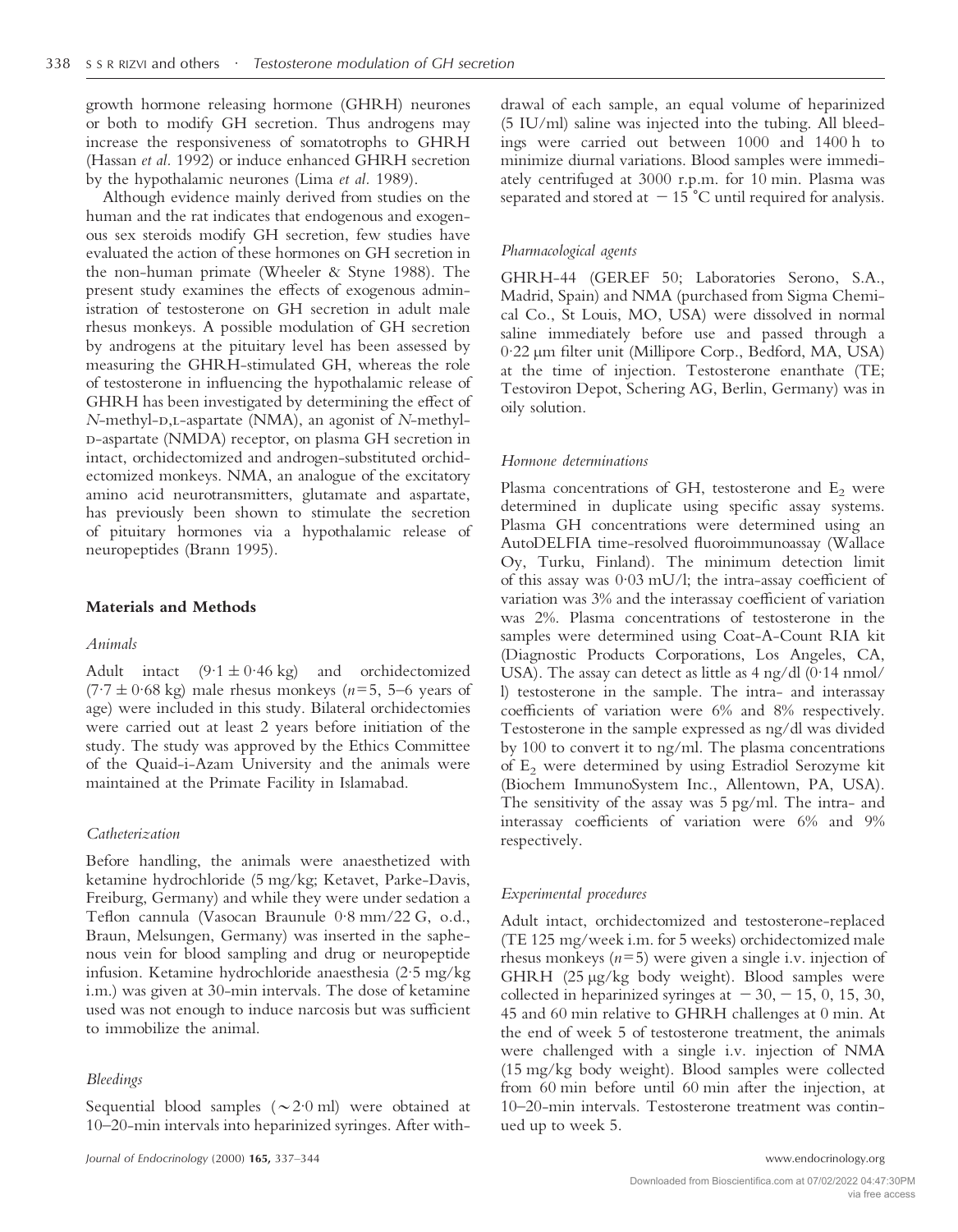#### *Statistical analysis*

Basal hormone concentrations for the three experimental groups were calculated by averaging all the concentrations obtained before GHRH or NMA treatment. To assess the GHRH- or NMA-induced stimulation of GH secretion, the area under GH curve (AUC) was computed by the trapezoid method. For calculation of AUC, the baseline GH concentration was subtracted from the subsequent values. When subtraction of the baseline value from a subsequent value resulted in a negative number, a zero value was assigned. In addition, responsiveness to GHRH or NMA was assessed by comparing plasma GH concentrations at 0 min and peak values subsequent to the injection of the neuropeptide or the neuroexcitatory amino acid. The results were analysed for statistical significance using analysis of variance and Duncan's test. A value of *P*<0·05 was taken as significant.

# **Results**

#### *Basal hormone concentrations*

Basal hormone concentrations in the three groups of animals are shown in Fig. 1. There was no significant difference (*P*>0·05) between the mean basal plasma GH concentrations in intact and orchidectomized monkeys (Fig. 1). Testosterone replacement to orchidectomized monkeys for a period of 4–5 weeks resulted in a marked increase (*P*<0·05) in plasma GH concentrations (from 14·3 to  $40.3 \pm 2.3$  mU/l) these were also significantly different (*P*<0·05) from the basal plasma GH concentrations  $(10.1 \pm 1.0 \text{ mU/l})$  in intact animals.

Circulating concentrations of testosterone that were low or undetectable before initiation of TE treatment increased severalfold (*P*<0.05) after treatment. In testosteronereplaced orchidectomized monkeys, mean plasma concentrations of testosterone  $(30.4 \pm 2.2 \text{ ng/ml})$  at the end of the treatment period were  $\sim$  6-fold greater than those of normal adult animals  $(5.3 \pm 0.7 \text{ ng/ml})$ . Plasma E<sub>2</sub> concentrations that were undetectable  $(<5$  pg/ml) before treatment increased progressively to  $24 \pm 4$  pg/ml after testosterone treatment.

# *GHRH-stimulated GH secretion*

The effect of a single i.v. injection of GHRH on plasma concentrations of GH in intact, orchidectomized and testosterone treated orchidectomized monkeys is shown in Fig. 2. The administration of GHRH elicited a significant (*P*<0·05) increase in GH secretion within 15–30 min of the injection. The differences in GH responses to GHRH injection observed in the three treatment groups were not significant (*P*>0·05), although the increase in plasma GH appeared to be greater in orchidectomized and testosterone-replaced monkeys than that observed in the



**Figure 1** Basal plasma concentrations of GH (top panel), testosterone (T; middle panel) and oestradiol (bottom panel) in intact, orchidectomized (Orchi) and TE-treated orchidectomized (Orchi+T) monkeys. Different letters (a and b, a and c, b and c) indicate significant (*P*<0·05) differences between groups.

intact animals. The values of AUC (Fig. 3) calculated for a 1-h period (0–60 min) also were not significantly different for the three treatment groups.

# *NMA-stimulated GH secretion*

The mean GH profiles before and after a single i.v. injection of the neuroexcitatory amino acid NMA in the three treatment groups are shown in Fig. 4. In intact animals, plasma GH concentrations after NMA injection increased rapidly from  $12.0 \pm 3.6$  mU/l before administration of the agonist to  $46.7 \pm 2.7$  mU/l ( $P < 0.05$ ) 10 min later. Circulating GH concentrations then declined progressively to reach values of  $22.6 \pm 6.7$  mU/l at 60 min after injection. In orchidectomized monkeys, no significant ( $P > 0.05$ ) increase in plasma GH concentrations was noticed after NMA administration. The mean plasma GH concentrations before and (10 min) after NMA injection were  $18.7 \pm 6.9$  and  $20.8 \pm 7.2$  mU/l, respectively.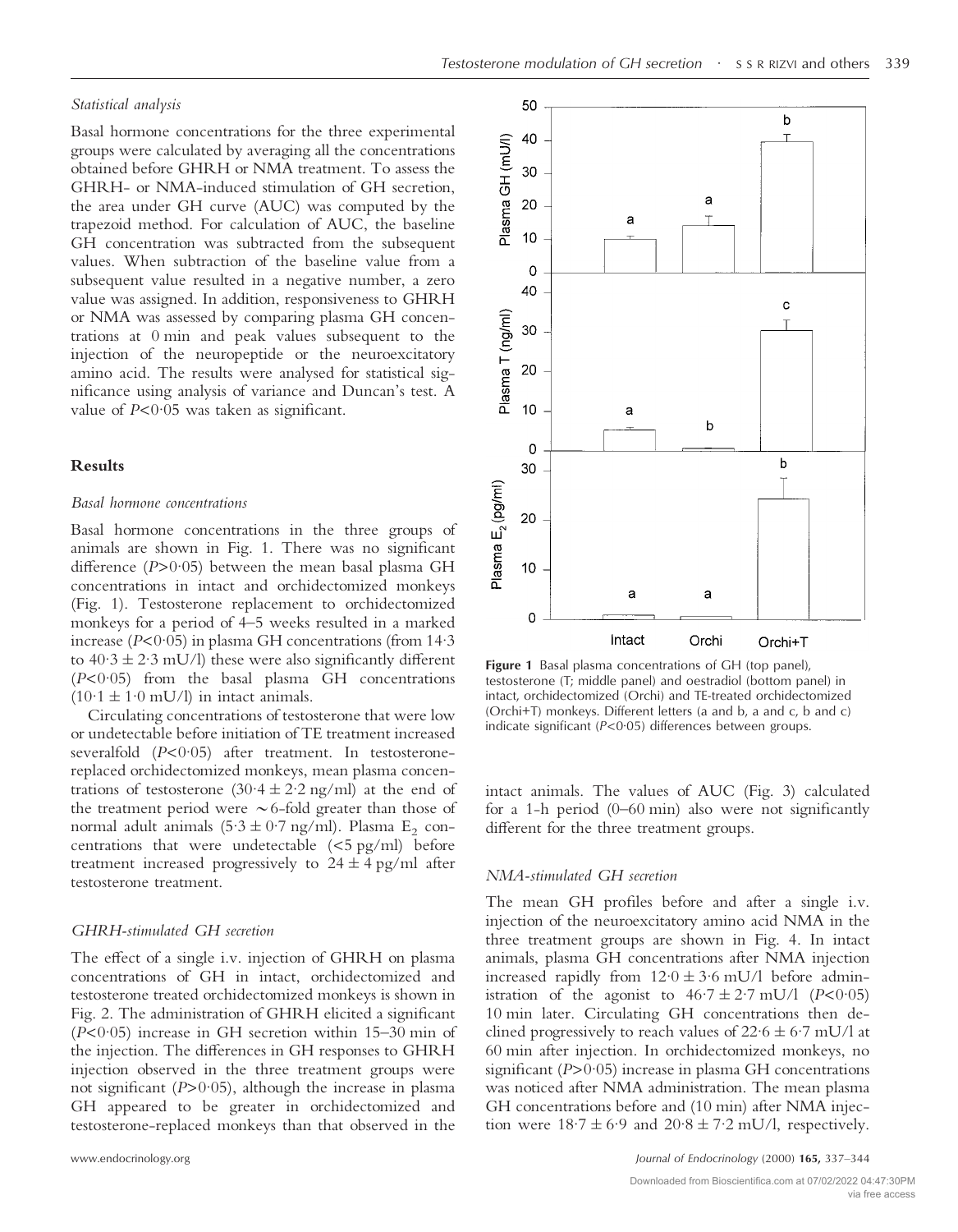

**Figure 2** Plasma GH concentrations (mean  $\pm$  s.E.M.) in intact, orchidectomized (Orchi) and TE-treated orchidectomized (Orchi+T) monkeys before and after a single i.v. injection of GHRH at 0 min. A significant (*P*<0·05) increase in plasma GH was observed within 15–30 min of the injection in all groups.

However, a significant increase in mean GH concentration over the basal value  $(P<0.002)$  in response to the amino acid injection was observed in the orchidectomized monkeys treated with TE. The plasma GH concentrations before and (10 min) after NMA injection were  $34.3 \pm 7.6$ and  $94.0 \pm 8.8$  mU/l respectively. Intact and TE-treated orchidectomized animals had significantly greater values for AUC than the orchidectomized group of monkeys (Fig. 5). The mean GH AUCs were also greater in testosterone-replaced orchidectomized animals than in intact monkeys, but the differences were not statistically significant.

# **Discussion**

In the present study, although no significant difference was observed in mean basal GH concentrations between intact and orchidectomized monkeys, basal concentrations of GH underwent a significant increase after testosterone



**Figure 3** Response AUCs for plasma GH ( $mU \times h/l$ ) during a 0–60-min period after a single i.v. injection of GHRH at 0 min in intact, orchidectomized (Orchi) and TE-treated orchidectomized (Orchi+T) monkeys. The differences between groups were not significant ( $P > 0.05$ ).

replacement. In a recent study of boys with isolated hypogonadotrophic hypogonadism, testosterone treatment for a period of 4 week significantly increased mean serum GH concentrations, GH pulse amplitude and GH pulse frequency (Giustina *et al.* 1997). Similarly, long-term testosterone replacement therapy or normalization of circulating concentrations of testosterone with human chorionic gonadotrophin in hypogonadal men increased mean serum GH concentrations and GH pulse amplitude (Liu *et al.* 1987, Weissberger & Ho 1993). Moreover, administration of testosterone for 3 months or more to boys with constitutional delayed development has been shown to increase mean serum GH concentrations and GH pulse amplitude (Link *et al.* 1986, Ulloa-Aguirre *et al.* 1990, Keenan *et al.* 1993, Eakman *et al.* 1996). The observation that in prepubertal boys and men peripheral testosterone concentrations are correlated positively with GH secretory mass and amplitude has led Giustina & Veldhuis (1998) to suggest that androgens promote a relatively greater ratio of GHRH/somatostatin effects on somatotrophs.

As observed in this investigation, the responsiveness of pituitary to GHRH stimulation did not change after treatment of orchidectomized animals with testosterone. Furthermore, Ross *et al.* (1987) have demonstrated that, although stilbestrol treatment of children with short stature increased basal concentrations of GH and peak concentrations during insulin hypoglycaemia, there was no effect of steroid priming on the GH response to exogenous GHRH. These results support the view that sex steroids act via the hypothalamus by increasing endogenous GHRH release. Short-term gonadal blockade in normal men (Lima *et al.* 1989), long-term testosterone treatment in boys with isolated hypogonadotrophic hypogonadism (Brann 1995) or dihydrotestosterone replacement in boys with constitutional delay in growth and adolescence (Eakman *et al.* 1996) also failed to bring about a change in the responsiveness of the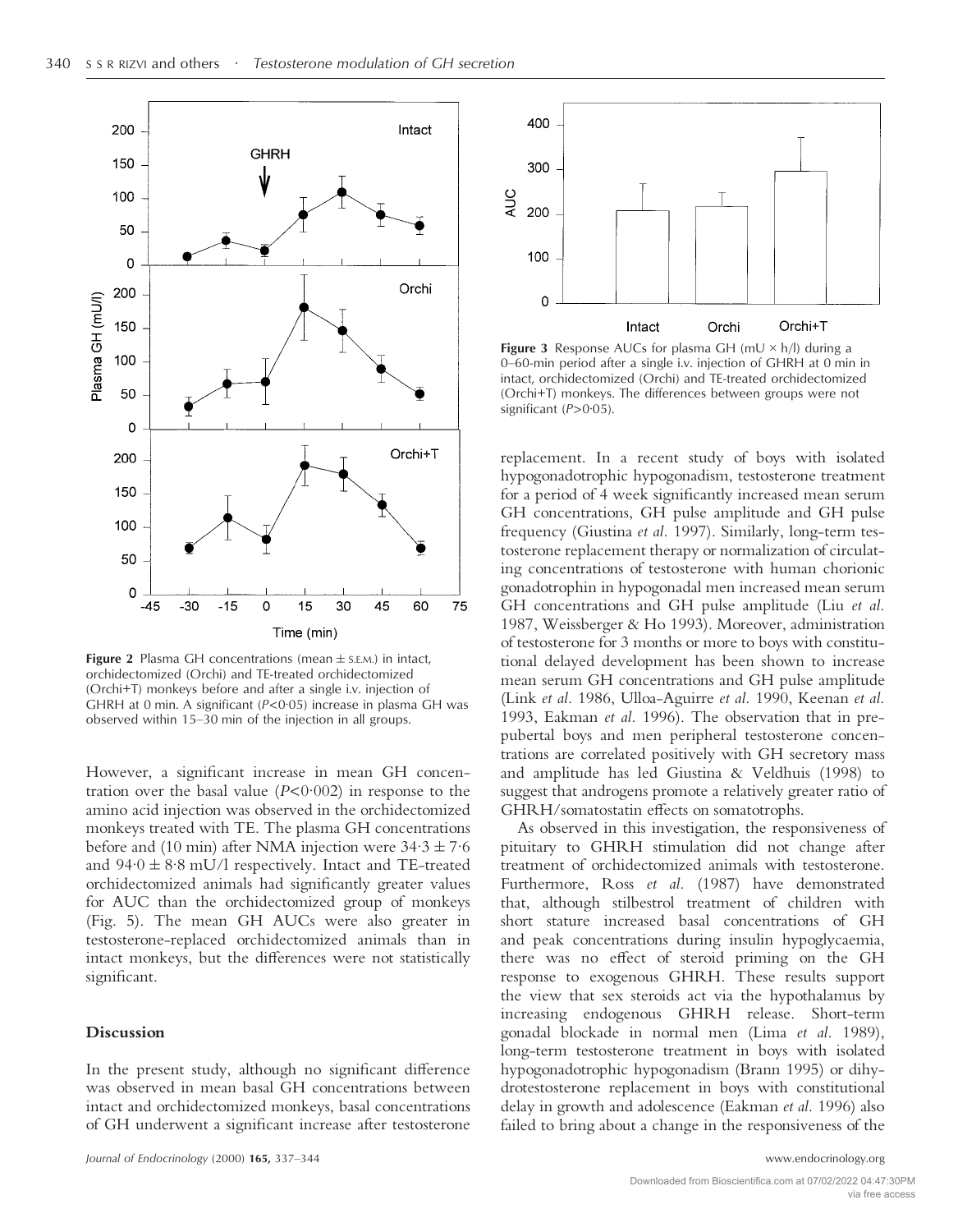

**Figure 4** Plasma GH concentrations (mean  $\pm$  s.E.M.) in intact, orchidectomized (Orchi) and TE-treated orchidectomized (Orchi+T) monkeys before and after a single i.v. injection of NMA at 0 min. A significant (*P*<0·05) increase in plasma GH was observed at 10 min after injection in intact and testosteronereplaced monkeys but not in untreated orchidectomized animals.

pituitary to exogenous GHRH. Furthermore, the responsiveness of the hormone to exogenous GHRH stimulation has been shown to be identical during the lowtestosterone prepubertal stage and the high-testosterone pubertal stage (Ghigo *et al.* 1996). However, studies in rodents demonstrate that the pituitary response of male rats to GHRH decreases after orchidectomy and that replacement therapy reverses this effect (Wehrenberg *et al.* 1985). Similarly, *in vitro* studies have shown that neonatal and prepubertal orchidectomies result in decreased baseline and GHRH-stimulated release of GH in the rat (Ohlsson *et al.* 1987) and that the effect can be reversed by *in vivo* testosterone replacement therapy (Hertz *et al.* 1989). Furthermore, Ge *et al.* (1989) demonstrated that male rats release more GHRH *in vitro* than do female rats.

In this investigation, the finding that i.v. administration of the neuroexcitatory amino acid agonist NMA induced



**Figure 5** Response AUCs for plasma GH (mU  $\times$  h/l) during a 0–60-min period after a single i.v. injection of NMA at 0 min in intact, orchidectomized (Orchi) and TE-reated orchidectomized (Orchi+T) monkeys. Different letters (a and b) indicate significant (*P*<0·05) differences between groups.

a prompt discharge of GH in adult intact male monkeys is not surprising. The ability of NMA to evoke a release of GH has been well documented for rats (Mason *et al.* 1983), pigs (Barb *et al.* 1992), sheep (Estienne *et al.* 1989), holstein bulls (Shahab *et al.* 1993) and monkeys (Plant *et al.* 1989, Medhamurthy *et al.* 1992). The excitatory effects of NMA on GH secretion have been shown to be exerted via the discharge of GHRH from the hypothalamus (Cocilovo *et al.* 1992). It has also been suggested that, in primates, parenterally infused NMA excites NMDA receptors on GHRH neurones located in the median eminence (Medhamurthy *et al.* 1992).

A significant finding of the present study is that the GH response of the pituitary to the i.v. administration of NMA was markedly attenuated in chronically orchidectomized monkeys as compared with intact animals, although no large differences were observed between the mean basal plasma GH concentrations of agonadal and intact animals. The inability of NMA to stimulate a significant increase in GH secretion in orchidectomized adult monkeys is contrary to earlier reports that demonstrated that NMA can elicit a significant increase in GH secretion in orchidectomized prepubertal monkeys (Plant *et al.* 1989, Medhamurthy *et al.* 1992) and in some other mammalian species (Estienne *et al.* 1989, Barb *et al.* 1992).

The inability of NMA to stimulate GH release significantly in orchidectomized adult monkeys can be ascribed neither to a reduction in the pituitary store of GH nor to an inherent decreased refractoriness of the somatotrophs to GHRH, as the pattern of GH discharge elicited by a single i.v. infusion of GHRH in intact animals was indistinguishable from that observed in untreated castrated monkeys. A number of previous reports provided evidence that the responsiveness of pituitary hormones to NMA may change as a result of an altered physiological state. Thus a lack of prolactin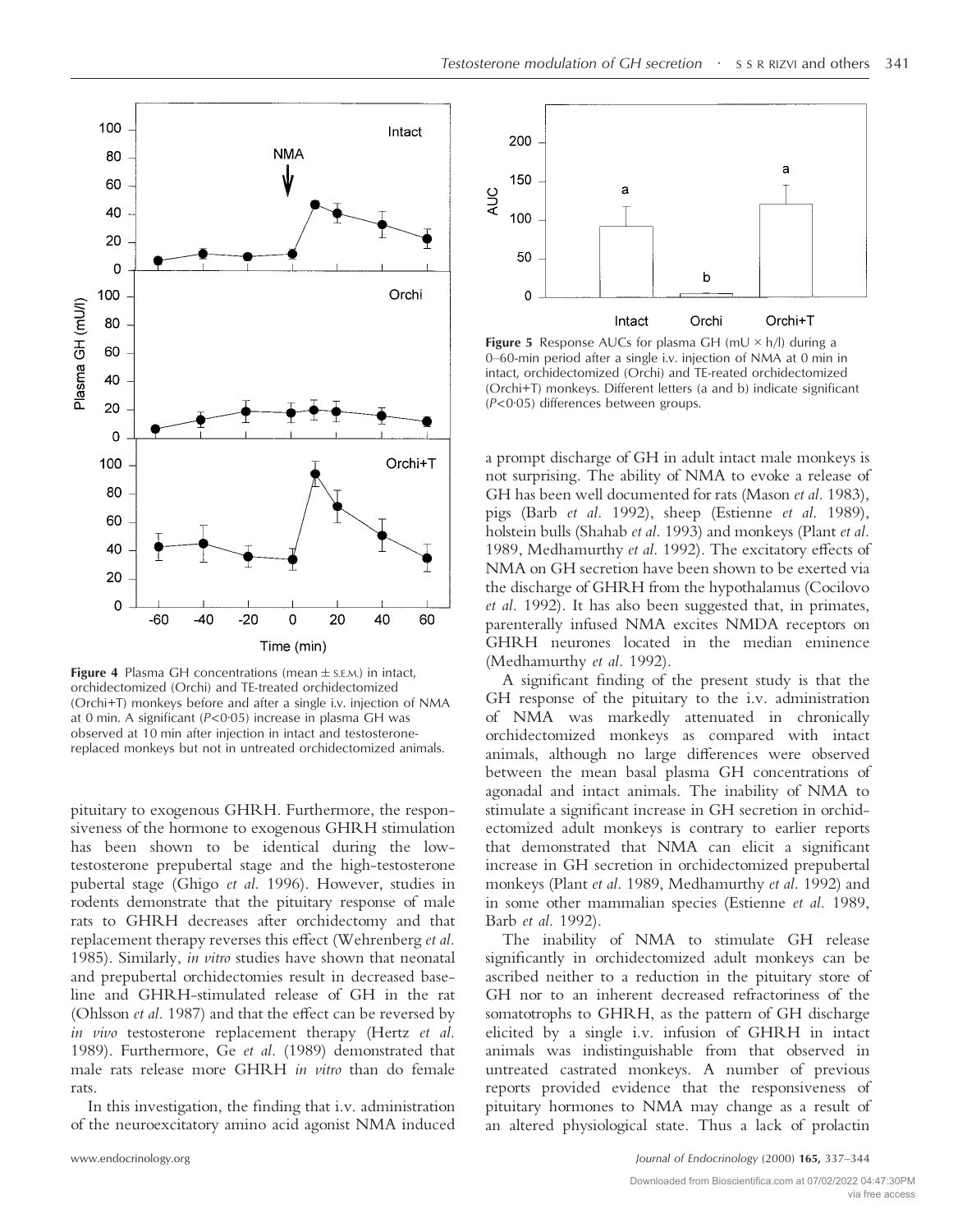(PRL) response to the stimulatory action of the neuroexcitatory amino acid has been reported in the rat during lactation (Pohl *et al.* 1989) and in the adult orchidectomized monkey (Arslan *et al.* 1991). Taking into account the present findings and the results of previous investigations, it may be speculated that the sex steroids influence the NMDA-mediated GHRH drive to somatotrophs. Furthermore, a possible intermediary role of other steroid-sensitive neuroendocrine factors in 'setting' the NMDA tone in response to the prevailing steroid environment cannot be ruled out.

In the present investigation, the effect of orchidectomy on the GH response to NMA was reversed with testosterone replacement. A similar observation has previously been reported for plasma PRL secretion, demonstrating that in chronically gonadectomized male monkeys testosterone treatment reinstates the PRLreleasing effect of NMA (Arslan *et al.* 1991). It has also been shown that steroid replacement re-establishes the luteinizing hormone response to NMA challenges in some species of mammals (Estienne *et al.* 1990, Shahab *et al.* 1993). Finally, compared with that in normal boys, the GHRH response to L-dopa stimulation is less in naturally androgen-deficient individuals with idiopathic delayed puberty (Argente *et al.* 1987, Liapi *et al.* 1988), whereas administration of oxandrolone to these patients significantly increases the L-dopa induced GHRH release (Liapi *et al.* 1988). NMA has previously been reported to stimulate the release of somatostatin in the median eminence *in vivo* (Benyassi *et al.* 1991) and from cultured hypothalamic neurones *in vitro* (Rage *et al.* 1993). Furthermore, NMDA induces a significant increase in somatostatin mRNA levels and the noncompetitive NMDA antagonist MK 801 has been shown to reduce somatostatin mRNA content significantly in cultured hypothalamic neurones *in vitro* (Rage *et al.* 1994). It may, therefore, be possible that NMA stimulates both GHRH and somatostatin and the net GHRH secretion depends on the relative magnitude of the prevailing NMDA drives to this system. Furthermore, testosterone or its metabolites may be involved in modifying the relative response of somatostatin and GHRH to the neuroexcitatory amino acid.

As testosterone treatment of orchidectomized monkeys resulted in significant increases in plasma concentrations of both testosterone and  $E_2$ , it is difficult to ascertain whether the action of testosterone on GH secretion was exerted by the androgen itself or through its aromatization to  $E_2$ , or both. Endogenous and exogenous  $E_2$  have both previously been shown to stimulate GH in man and non-human primates (Copeland *et al.* 1984, Ho *et al.* 1984, Kerrigan & Rogol 1992, Liu *et al.* 1987, Mauras *et al.* 1989, Wheeler & Styne 1988, Bethea 1991). It has been reported that serum concentrations of  $E_2$ , and not those of testosterone, correlate positively with mean serum GH concentration, GH pulse amplitude and fraction of GH secreted in

pulses in men (Ho *et al.* 1987). Furthermore, chronic administration of tamoxifen, an oestrogen receptor blocker, to normal and testosterone-treated hypogonadal men (Weissberger & Ho 1993) leads to a significant reduction in mean serum GH concentrations, GH pulse amplitude and GH burst frequency. In contrast, studies in boys with constitutional delay in growth and development treated with non-aromatizable androgens suggested that testosterone affects GH secretion by acting directly on androgen receptors: an increase in basal (Clayton *et al.* 1988) and GHRH-stimulated (Loche *et al.* 1986) GH secretion has been reported in boys with constitutional delay in growth and development treated with oxandrolone. Similarly, Ulloa-Aguirre *et al.* (1990) have demonstrated that treatment of boys with delayed growth and development with oxandrolone increases mean serum GH concentrations, GH pulse amplitude and mass of GH secreted per burst. A more recent study in boys with isolated hypogonadotrophic hypogonadism treated with varying doses of testosterone has demonstrated that initial changes in GH secretion were evident even in the presence of very small increases in serum testosterone concentrations when circulating concentrations of  $E<sub>2</sub>$  were still undetectable (Giustina *et al.* 1997). These observations suggest that testosterone can act both directly through androgen receptors and indirectly through oestrogen receptors after its aromatization to  $E_2$ . Investigations (mainly in the rat) have revealed a differential effect of testosterone on the GH axis, resulting in a sexually dimorphic pattern of GH secretion (Weherenberg & Giustina 1992). Whether a similar testosterone-dependent trend is operative in non-human primates has yet to be determined.

It may be mentioned that dissociative anaesthetics such as phencyclidine and ketamine are known to act as non-competitive NMDA receptor antagonists (Monaghan *et al.* 1989). Ketamine in doses greater than those used in the present study has been shown to decrease circulating GH concentrations in baboons (Lehmann *et al.* 1997). In another study no significant difference was observed in plasma GH concentrations in rhesus monkeys sedated with phencyclidine compared with those in conscious animals (Wheeler & Styne 1988). As all animals in the present study were immobilized utilizing a uniform dose regimen, the relative differences between treatment groups presumably remained unaffected by use of the sedative during bleeding. Furthermore, the dose regimen of ketamine used in the present investigation failed to evoke by itself an acute change in circulating GH concentrations in intact or castrated animals.

In conclusion, the present investigation failed to demonstrate an androgen-mediated change in the responsiveness of somatotrophs to GHRH in the adult male monkey, but the findings suggest a modulation of the NMDAdependent GH release via stimulation of hypothalamic GHRH neurones.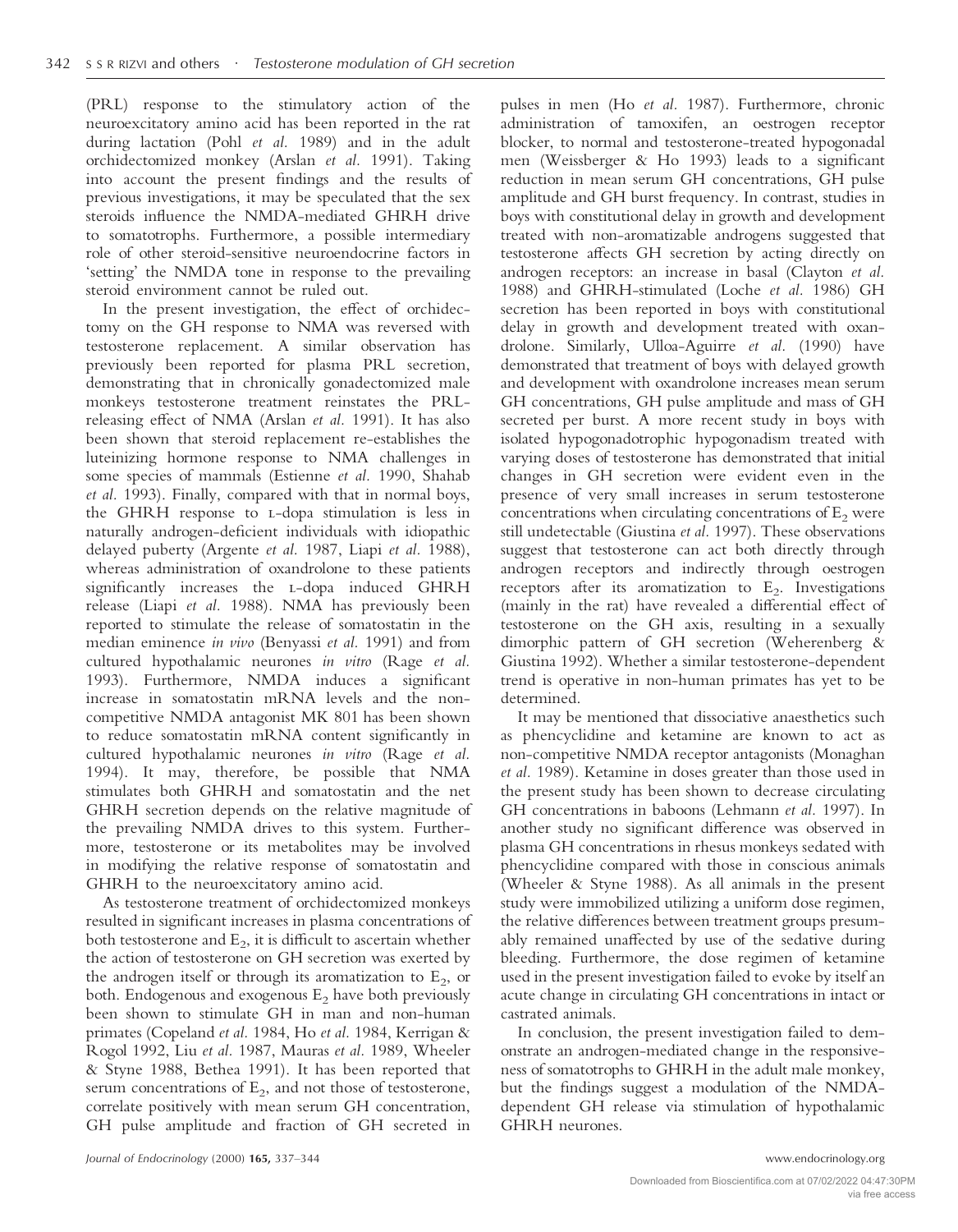# **Acknowledgements**

This study was supported by a grant from the WHO Special Programme for Research in Human Reproduction (to M A). The technical assistance of R Sandhowe is gratefully acknowledged.

# **References**

- Argente J, Evain-Brion D, Bonnadieu M, Garnier P, Vaudry H & Job JC 1987 Impaired response of growth hormone-releasing hormone (GHRH) measured in plasma after 1-dopa stimulation in patients with idiopathic delayed puberty. *Acta Paediatrica Scandinavica* **76** 266–270.
- Arslan M, Rizvi SSR, Jahan S, Zaidi P & Shahab M 1991 Possible modulation of *N*-methyl-D,L-aspartic acid induced prolactin release by testicular steroids in the adult male rhesus monkey. *Life Sciences* **49** 1073–1077.
- Barb CR, Derochers GM, Johnson B, Utley RV, Chang WJ, Rampacek GB & Kracling RR 1992 *N*-methyl-D, L-aspartate stimulates growth hormone and prolactin but inhibits luteinizing hormone secretion in the pig. *Domestic Animal Endocrinology* **9** 225–232.
- Benyassi A, Tapia-Arancibia L, Aracibia H & Arancibia S 1991 Glutamate peripherally administered exerts somatostatinreleasing action on the conscious rat. *Journal of Neuroendocrinology* **3** 429–432.
- Bethea CL 1991 Estrogen action on growth hormone in pituitary cell-cultures from adult and juvenile macaques. *Endocrinology* **129** 2110–2118.
- Brann DW 1995 Glutamate: a major excitatory transmitter in neuroendocrine regulation. *Neuroendocrinology* **61** 213–225.
- Clayton PE, Shalet SM, Price DA & Addison GM 1988 Growth and growth hormone response to oxandrolone in boys with constitutional delay of growth and puberty (CDGP). *Clinical Endocrinology* **29** 123–127.
- Cocilovo L, de Cennaro Colonna V, Zoli M, Biagini G, Settembrini BP, Muller EE & Cocchi D 1992 Central mechanisms subserving the impaired growth hormone secretion induced by persistent blockade of NMDA receptors in immature male rats. *Neuroendocrinology* **55** 416–421.
- Copeland KC, Johnson DM, Kuehl TJ & Castracane VD 1984 Estrogen stimulates growth hormone and somatomedin-C in castrate and intact female baboons. *Journal of Clinical Endocrinology and Metabolism* **58** 698–703.
- Eakman GD, Dallas JS, Ponder SW & Keenan BS 1996 The effects of testosterone and dihydrotestosterone on hypothalamic regulation of growth hormone secretion. *Journal of Clinical Endocrinology and Metabolism* **81** 1217–1223.
- Estienne MJ, Schillo KK, Green MA, Hileman SM & Boling JA 1989 *N*-methyl-D, L-aspartate stimulates growth hormone but not luteinizing hormone secretion in the sheep. *Life Sciences* **44** 1527–1533.
- Estienne MJ, Schillo KK, Hileman SM, Green MA & Hayes SH 1990 Effect of *N*-methyl-D, L-aspartate on luteinizing hormone secretion in ovariectomized ewes in the absence and presence of estradiol*. Biology of Reproduction* **42** 126–130.
- Ge F, Tsagarakis S, Rees LH, Besser GM & Grossman A 1989 Relationship between growth hormone-releasing hormone and somatostatin in the rat: effects of age and sex on content and *in vivo* release from hypothalamic explants. *Journal of Endocrinology* **123** 53–58.
- Ghigo E, Bellone J, Aimaretti G, Bellone S, Loche S, Cappa M, Bartolotta E, Dammacco F & Cammani F 1996 Reliability of provocative tests to assesss growth hormone secretory status. Study

in 472 normally growing children. *Journal of Clinical Endocrinology and Metabolism* **81** 3323–3327.

- GiustinaA&Veldhuis D 1988 Pathophysiology of the neuroregulation of growth hormone secretion in experimental animals and the human. *Endocrine Reviews* **19** 717–797.
- Giustina A, Scalvini T, Tassi C, Desenzani P, Poiesi C, Wehrenberg WB, Rogol AD & Veldhuis JD 1997 Maturation of the regulation of growth hormone secretion in young males with hypogonadotropic hypogonadism pharmacologically exposed to progressive increments in serum testosterone. *Journal of Clinical Endocrinology and Metabolism* **82** 1210–1219.
- Hassan HA, Markel RA, Enright WJ & Tucker HA 1992 Androgens modulate growth hormone-releasing factor-induced GH release from bovine anterior pituitary cells in static culture. *Domestic Animal Endocrinology* **9** 209–218.
- Hertz P, Silbermann M, Even L & Hochberg Z 1989 Effects of sex steroids on the response of cultured rat pituitary cells to growth hormone releasing hormone and somatostatin. *Endocrinology* **125** 581–585.
- Ho KY, Evans WS, Blizzard RM, Veldhuis JD, Merriam JR, Samojlik E, Furlanetto R, Rogol AD, Kaiser DL & Thorner MO 1987 Effect of sex and age on the 24-h profile of growth hormone secretion in man: importance of endogenous estradiol concentrations. *Journal of Clinical Endocrinology and Metabolism* **64** 51–58.
- Keenan BS, Richards GE, Ponder SW, Dallas JS, Nagamani M & Smith ER 1993 Androgen-stimulated pubertal growth: the effects of testosterone and dihydrotestosterone on growth hormone and insulin-like growth factor-I in the treatment of short stature and delayed puberty. *Journal of Clinical Endocrinology and Metabolism* **76** 996–1002.
- Kerrigan JR & Rogol AD 1992 The impact of gonadal steroid hormone action on growth hormone secretion during childhood and adolescence. *Endocrine Reviews* **13** 281–290.
- Lehmann R, Wagner JL, Fernandez LA, Bourgoignie JJ, Ricordi C, Alejandro R & Kenyon NS 1997 Effects of ketamine sedation on glucose clearance, insulin secretion and counterregulatory hormone production in baboons (*Papio hamadryas*). *Journal of Medical Primatology* **26** 312–321.
- Liapi C, Argente J, Donnadieu M, Garnier P & Evain-Brion D 1988 Impaired response of GHRH measured in plasma after L-dopa stimulation in patients with idiopathic delayed puberty: normalisation with start of puberty. *Pediatric Research* **23** 110 (Abstract).
- Lima L, Arce V, Lois N, Fraga G, Lechuga MJ, Tresguerres JAF & Devesa J 1989 Growth hormone (GH) responsiveness to GHRH in normal adults is not affected by short-term gonadal blockade*. Acta Endocrinologica* **120** 31–36.
- Link K, Blizzard RM, Evans WS, Kaiser DL, Parker MW & Rogol AD 1986 The effect of androgens on the pulsatile release and the twenty-four-h mean concentration of growth hormone in prepubertal males. *Journal of Clinical Endocrinology and Metabolism* **62** 159–164.
- Liu L, Merriam GR & Sherins RJ 1987 Chronic sex steroid exposure increases mean plasma growth hormone concentration and pulse amplitude in men with isolated hypogonadotropic hypogonadism. *Journal of Clinical Endocrinology and Metabolism* **64** 651–656.
- Loche S, Corda R, Lampis A, Puggioni R, Cella SG, Mueller EE & Pintor C 1986 The effect of oxandrolone on the growth hormone response to growth hormone releasing hormone in children with constitutional growth delay. *Clinical Endocrinology* **25** 195–200.
- Martha PM Jr, Rogol AD, Veldhuis JD, Kerrigan JR, Goodman DW & Blizzard RM 1989 Alterations in the pulsatile properties of circulating growth hormone concentrations during puberty in boys. *Journal of Clinical Endocrinology and Metabolism* **69** 563–570.
- Martha PM Jr, Gorman KM, Blizzard RM, Rogal AD & Veldhuis JD 1992 Endogenous growth hormone secretion and clearance rates in normal boys, as determined by deconvolution analysis: relationship to age, pubertal status and body mass. *Journal of Clinical Endocrinology and Metabolism* **74** 336–344.

www.endocrinology.org *Journal of Endocrinology* (2000) **165,** 337–344